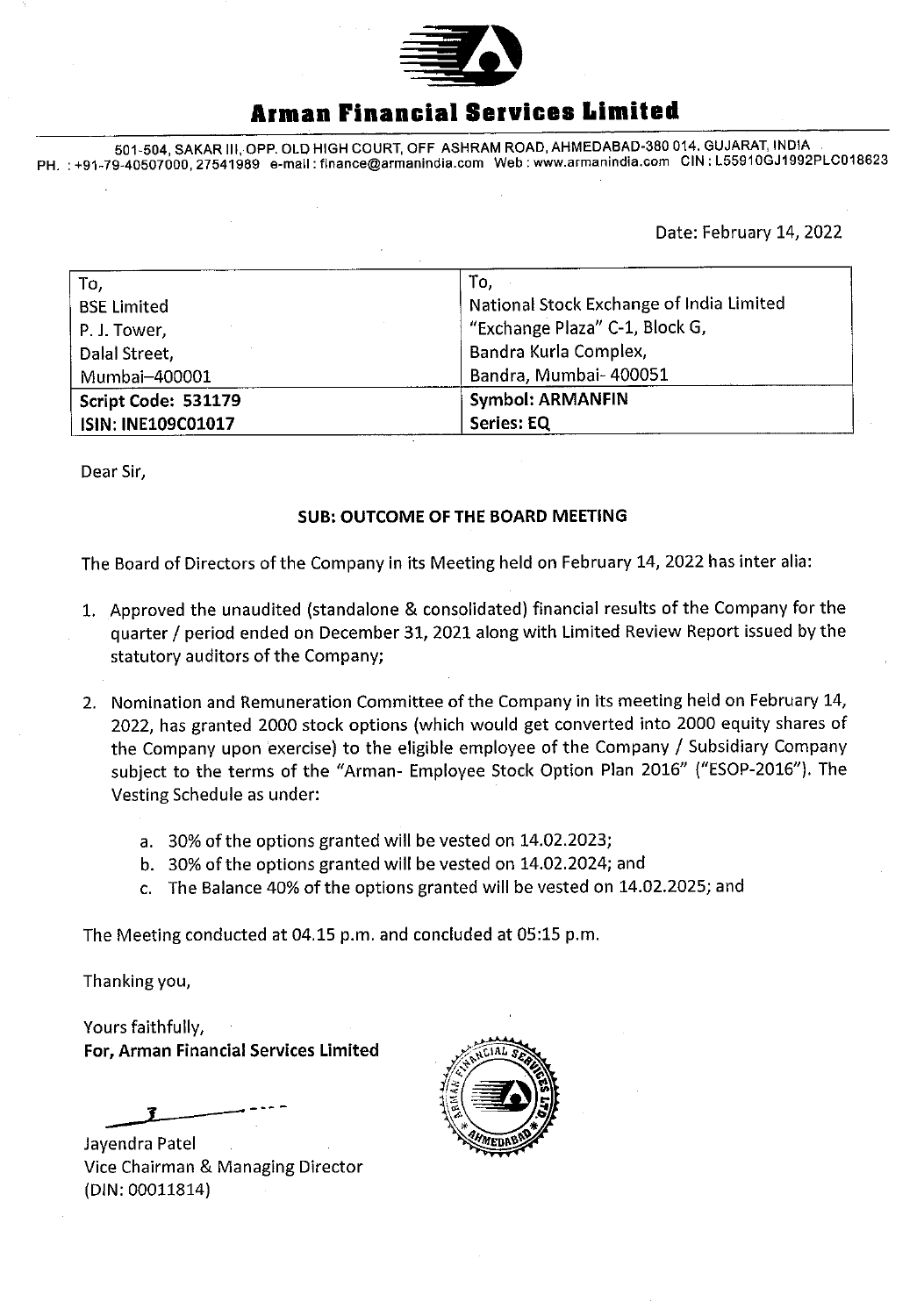

:il'l ! I

**talati** ~ **talati llp** 

 $\mathcal{L}$  partereo  $\mathcal{F}$ tacuntants $\blacksquare$ 

## INDEPENDENT AUDITOR'S REVIEW REPORT ON UNAUDITED QUARTERLY CONSOLIDATED FINANCIAL RESULTS OF ARMAN FINANCIAL SERVICES LIMITED UNDER REGULATION 33 OF THE SEBI (LISTING OBLIGATIONS AND DISCLOSURE REQUIREMENTS) REGULATIONS, 2015, AS AMENDED.

## To, The Board of Directors of Arman Financial Services Limited

- 1. We have reviewed the accompanying Statement of Consolidated Unaudited Financial Results of Arman Financial Services Limited (the "Parent") and its subsidiary (the Parent and its subsidiary together referred to as the "Group"), for the quarter and nine months ended December 31, 2021 (the "Statement") being submitted by the Parent pursuant to the requirement of Regulation 33 of the SEBI (Listing Obligations and Disclosure Requirements) Regulations, 2015, as amended.
- 2. This Statement, which is the responsibility of the Parent's Management and approved by the Parent's Board of Directors, has been prepared in accordance with the recognition and measurement principles laid down in the Indian Accounting Standard 34 "Interim Financial Reporting" ("Ind AS 34"), prescribed under Section 133 of the Companies Act, 2013 read with relevant rules issued thereunder and other accounting principles generally accepted in India. Our responsibility is to express a conclusion on the Statement based on our review.
- 3. We conducted our review of the Statement in accordance with the Standard on Review Engagements ("SRE") 2410 "Review of Interim Financial Information Performed by the Independent 'Auditor of the Entity", issued by the Institute of Chartered Accountants of India ("ICAI"). A review of interim financial information consists of making inquiries, primarily of Parent's personnel responsible for financial and accounting matters, and applying analytical and other review procedures. A review is substantially less in scope than an audit conducted in accordance with Standards on Auditing specified under Section 143(10) of the Companies Act, 2013 and consequently does not enable us to obtain assurance that we would become aware of all significant matters that might be identified in an audit. Accordingly, we do not express an audit opinion.

We also performed procedures in accordance with the circular issued by the SEBI under Regulation 33(8) of the SEBI (Listing Obligations and Disclosure Requirements) Regulations, 2015, as amended, to the extent applicable.

4. The Statement includes the results of the following entities:

子宫

| Name of the Company                     | Relationship                   |
|-----------------------------------------|--------------------------------|
| <b>Arman Financial Services Limited</b> | Parent                         |
| Namra Finance Limited                   | <b>Wholly owned Subsidiary</b> |

Talati & Talati LLP, a Limited Liability Partnership bearing LLP identification NO. AA0-8149

AMBICA CHAMBERS, NEAR OLD HIGH COURT, NAVRANGPURA, AHMEDABAD 380 009. TEL. : 2754 4571 I 72 I 74, www.talatiandtalati.com Also at : VADODARA (0265) 235 5053 I 73 • SURAT (0261) 236 1236 • ANAND (02692) 656 405 MUMBAI (022) 2683 3041 142 • DELHI (011) 3255 3900 • KOCHI (0484) 640 0102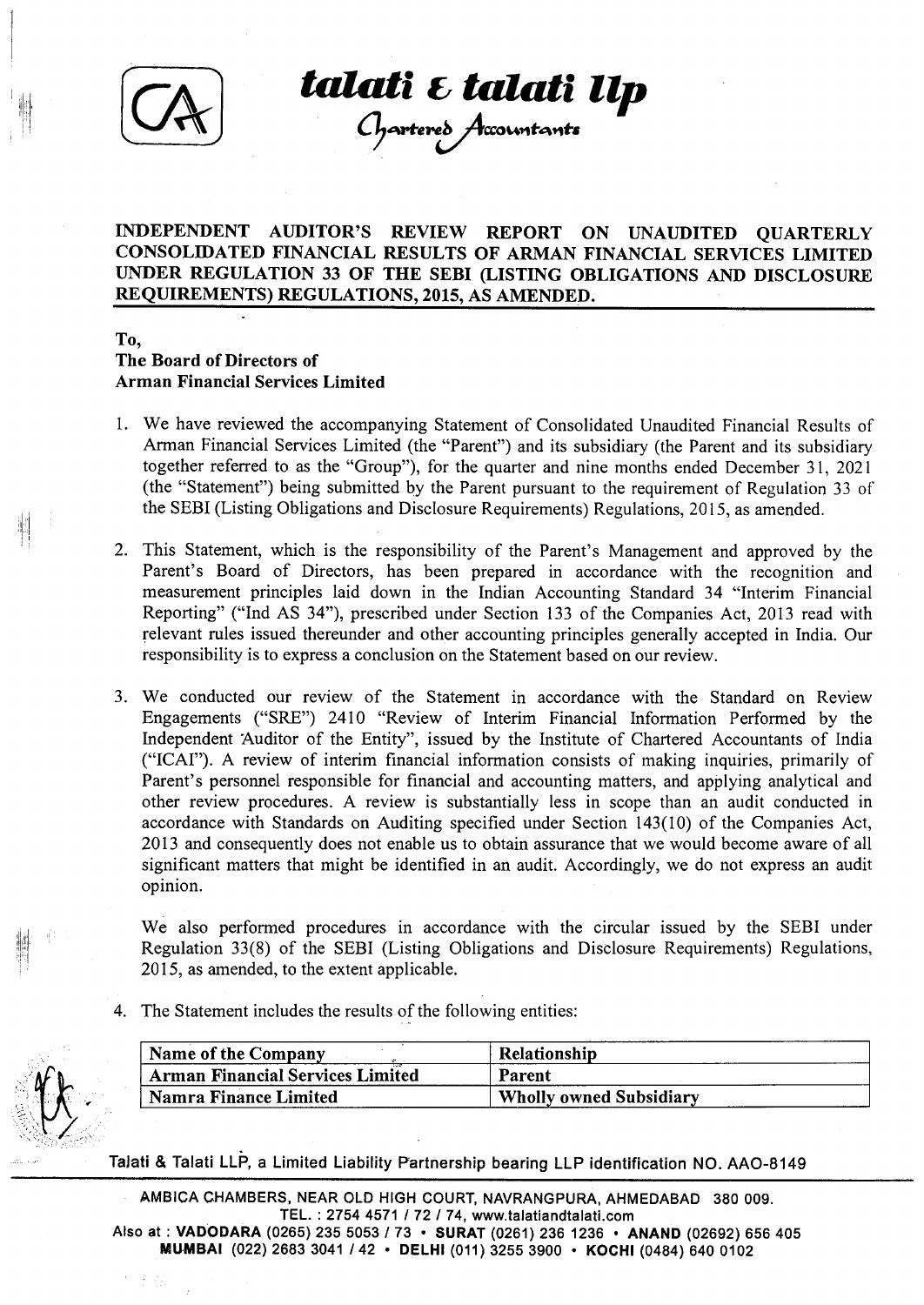- 5. Based on our review conducted and procedures performed as stated in paragraph 3 above and based on the consideration of the review reports of the other auditors referred to in paragraph 8 below, nothing has come to our attention that causes us to believe that the accompanying Statement, prepared in accordance with the recognition and measurement principles laid down in the aforesaid Indian Accounting Standard and other accounting principles generally accepted in India, has not disclosed the information required to be disclosed in terms of Regulation 33 of the SEBI (Listing Obligations and Disclosure Requirements) Regulations, 2015, as amended, including the manner in which it is to be disclosed, or that it contains any material misstatement.
- 6. We draw attention to Note 4 to the consolidated financial results in which the Group describes the uncertainties arising from the COVID 19 pandemic.

Our conclusion on the Statement is not modified in respect of this matter.

7. We did not review the interim financial information of one subsidiary included in the Statement, whose interim financial information (before consolidation adjustments) reflect total revenues of Rs. 4281.44 lakhs and Rs. 11638.19 lakhs, total net profit after tax of Rs. 326.44 lakhs and Rs. 867.68 lakhs, total comprehensive income of Rs. 494.50 lakhs and Rs. 945.86 lakhs for the quarter and nine months ended December 31, 2021 respectively, as considered in the statement.

These financial results have *peen* reviewed by other auditors whose reports have been furnished to us by the Parent's Management and our conclusion on the Statement, in so far as it relates to the amounts and disclosures included in respect of these subsidiaries, is based solely on the reports of the other auditors and the procedures performed by us as stated in paragraph 3 above.

Our conclusion on the Statement is not modified in respect of this matter.

8. Attention is drawn to the fact that the unaudited consolidated financial results of the Company for the corresponding quarter ended 30 September 2021, quarter ended 31 December 2020 and period from 01 April 2020 to 31 December 2020 were reviewed by predecessor auditors whose report dated  $13<sup>th</sup>$  November 2021 and  $12<sup>th</sup>$  February 2021 respectively, expressed an unmodified conclusion on those unaudited consolidated financial results and the consolidated financial statements of the Company for the year ended 31 March 2021 were audited by predecessor auditors whose report dated  $24<sup>th</sup>$  June 2021 expressed an unmodified opinion on the consolidated financial statements.

Our conclusion is not modified in respect of these matters.

**For Talati & Talati LLP Chartered Accountants**  (FRN: 110758V HMEDABAL **Kushal Talati**  $ACCD$ ) **Partner** 

Mem. No. 188150 UDIN: 22188150ACAYLP8731

**Place: Ahmedabad Date: 14.02.2022**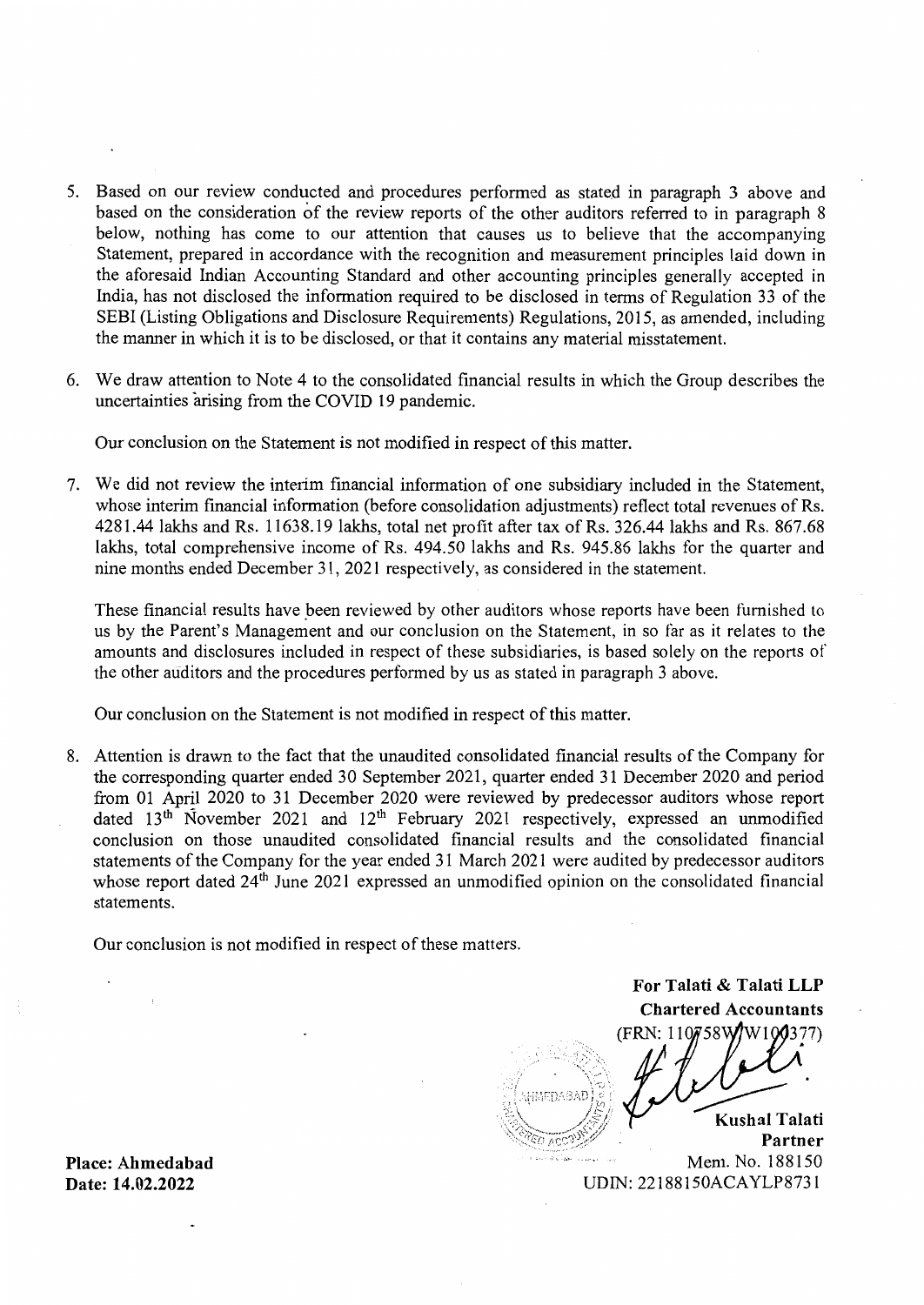

#### **ARMAN FINANCIAL SERVICES LIMITED**

Reg. off: 502-503, SAKAR III, OPP. OLD HIGH COURT, AHMEDABAD-380014

CIN:L55910GJ1992PLC018623 Ph-079-40507000; E-mail:finance@armanindia.com; Website: www.arrnanindia.com

STATEMENT OF CONSOLIDATED UNAUDITED FINANCIAL RESULTS FOR THE QUARTER / PERIOD ENDED ON DECEMBER 31, 2021

|                |                                                                           |                                             |            |                      |            | (Rs. In Lakhs except per share data) |            |
|----------------|---------------------------------------------------------------------------|---------------------------------------------|------------|----------------------|------------|--------------------------------------|------------|
|                |                                                                           | Quarter Ended<br>Period Ended<br>Year Ended |            |                      |            |                                      |            |
| Sr.No.         | Particulars                                                               | 31.12.2021                                  | 30.09.2021 | 31.12.2020           | 31.12.2021 | 31.12.2020                           | 31.03.2021 |
|                |                                                                           | Unaudited                                   | Unaudited  | Unaudited            | Unaudited  | Unaudited                            | Audited    |
| $\mathbf{1}$   | Income from operations                                                    |                                             |            |                      |            |                                      |            |
|                | a. Revenue from Operations                                                |                                             |            |                      |            |                                      |            |
|                | i. Interest Income                                                        | 5,671.43                                    | 4,958.61   | 4,594.98             | 15,399.09  | 14,298.77                            | 18,564.13  |
|                | ii. Gain on assignment of financial assets                                |                                             |            |                      |            |                                      |            |
|                | iii. Fees and Commision income                                            | 225.98                                      | 87.75      | 127.95               | 422.70     | 372.94                               | 506.40     |
|                | iv. Income from Change in Fair Value of Assets through P&L                | (120.68)                                    | (14.53)    | (2.53)               | (80.80)    | 31.70                                | 201.45     |
|                | <b>Total revenue from Operations</b>                                      | 5,776.73                                    | 5,031.83   | 4,720.40             | 15,740.99  | 14,703.41                            | 19,271.98  |
|                | b. Other Income                                                           | 91.26                                       | 49.66      | 67.23                | 178.11     | 191.91                               | 231.91     |
|                | Total Income                                                              | 5,867.99                                    | 5,081.49   | 4,787.63             | 15,919.10  | 14,895.32                            | 19,503.89  |
|                |                                                                           |                                             |            |                      |            |                                      |            |
| $\mathbf{2}$   | <b>Expenses</b>                                                           |                                             |            |                      |            |                                      |            |
|                | a. Finance cost                                                           |                                             |            |                      |            |                                      |            |
|                | b. Impairment losses on financial assets                                  | 2,521.44                                    | 1,969.07   | 1,721.22<br>1,468.11 | 6,474.69   | 5,819.79                             | 7,922.50   |
|                | c. Employees benefits expense                                             | 659.49                                      | 865.33     | 898.90               | 2,658.35   | 4,358.06                             | 5,459.22   |
|                |                                                                           | 1,122.40                                    | 940.80     |                      | 3,003.65   | 2,638.41                             | 3,556.60   |
|                | d. Depreciation and amortisation expense                                  | 19.75                                       | 21,06      | 19.84                | 61.33      | 60.80                                | 80.98      |
|                | e. Other expenses                                                         | 586.80                                      | 549.29     | 346.82               | 1,376.92   | 826.56                               | 1,308,24   |
|                | <b>Total Expenses</b>                                                     | 4,909.89                                    | 4,345.55   | 4,454.89             | 13,574.95  | 13,703.62                            | 18,327.54  |
|                |                                                                           |                                             |            |                      |            |                                      |            |
| з              | Profit / (Loss) before an Exceptional and Tax (1-2)                       | 958.10                                      | 735.94     | 332.74               | 2,344.15   | 1,191.70                             | 1,176.35   |
| 4              | <b>Exceptional Items</b>                                                  |                                             |            |                      |            |                                      |            |
| 5.             | Profit / (Loss) before Tax (3 - 4)                                        | 958.10                                      | 735.94     | 332.74               | 2,344.15   | 1,191.70                             | 1,176.35   |
| 6              | Tax Expense (net)                                                         |                                             |            |                      |            |                                      |            |
|                | - Current tax                                                             | 372.90                                      | 423.60     | 260.40               | 1,050.10   | 1,024.30                             | 1,089.70   |
|                | - Short / (excess) Provision of Income Tax of earlier years               |                                             |            |                      |            |                                      | 6.36       |
|                | - Deffered tax liability / (asset)                                        | (116.70)                                    | (172.71)   | (220.04)             | (250.15)   | (807.22)                             | (981.31)   |
|                | <b>Net Tax Expenses</b>                                                   | 256.20                                      | 250.89     | 40.36                | 799.95     | 217.08                               | 114.75     |
|                |                                                                           |                                             |            |                      |            |                                      |            |
| $\overline{z}$ | Profit for the period / year from continuing operations (5-6)             | 701.90                                      | 485.05     | 292.38               | 1,544.20   | 974.62                               | 1,061.60   |
| 8              | Profit / (loss) from discontinued operations                              |                                             |            |                      |            |                                      |            |
| 9              | Tax expense of discontinued operations-                                   |                                             |            |                      |            |                                      |            |
| 10             | Profit / (loss) from discontinued operations (after tax) (8-9)            |                                             |            | $\sim$               |            |                                      |            |
| 11             | Profit for the period / year (7+10)                                       | 701.90                                      | 485.05     | 292.38               | 1,544.20   | 974.62                               | 1,061.60   |
| 12             | Other comprehensive income / (loss)                                       |                                             |            |                      |            |                                      |            |
|                | (a) (i) Items that will not be reclassified to profit and loss            |                                             |            |                      |            |                                      |            |
|                | - Remeasurement of Defined Benefit Obligations                            | 5.40                                        | 5.41       | (2.92)               | 16.21      | (8.75)                               | 21.62      |
|                | (ii) Income tax relating to items that will not be reclassified to profit |                                             |            |                      |            |                                      |            |
|                | and loss                                                                  | (1.36)                                      | (1.36)     | 0.73                 | (4.08)     | 2.20                                 | (5.44)     |
|                | Sub Total (a)                                                             | 4.04                                        | 4.05       | (2.19)               | 12.13      | (6.55)                               | 16.18      |
|                | (b) (l) Items that will be reclassified to profit and loss                |                                             |            |                      |            |                                      |            |
|                |                                                                           |                                             |            |                      |            |                                      |            |
|                | - Fair valuation gain / (loss) on financial instruments measured at       | 177.48                                      | (104.20)   | (14.28)              | (42.72)    | 282.10                               | 468.05     |
|                | FVOCI                                                                     |                                             |            |                      |            |                                      |            |
|                | (ii) Income tax relating to items that will be reclassified to profit and |                                             |            |                      |            |                                      |            |
|                | loss                                                                      | (44.67)                                     | 26.23      | 4.54                 | 10.75      | (71.00)                              | (117.80)   |
|                | Sub Total (b)                                                             | 132.81                                      | (77.97)    | (9.74)               | (31.97)    | 211.10                               | 350.25     |
|                | Net Other comprehensive income / (loss) (a)+(b)                           | 136.85                                      | (73.92)    | (11.93)              | (19.84)    | 204.55                               | 366.43     |
|                |                                                                           | 838.75                                      | 411.13     | 280,45               | 1,524.36   | 1,179.17                             | 1,428.03   |
| 13             | Total Comprehensive Income-                                               |                                             | 849,16     | 848.76               | 849.16     | 848,76                               | 848.84     |
|                | Paid up Equity Share capital (face value of Rs. 10/-)                     | 849.16                                      |            |                      |            |                                      |            |
| 14             | Earnings per share (of Rs. 10/- Each)(Not Annualised)                     |                                             |            |                      |            |                                      |            |
|                | (a) Basic EPS                                                             | 8.27                                        | 5.71       | 3.44                 | 18.19      | 11.51                                | 12.53      |
|                | (b) Diluted EPS                                                           | 8.26                                        | 5.71       | 3,44                 | 18.18      | $1 - 51$                             | 12.53      |

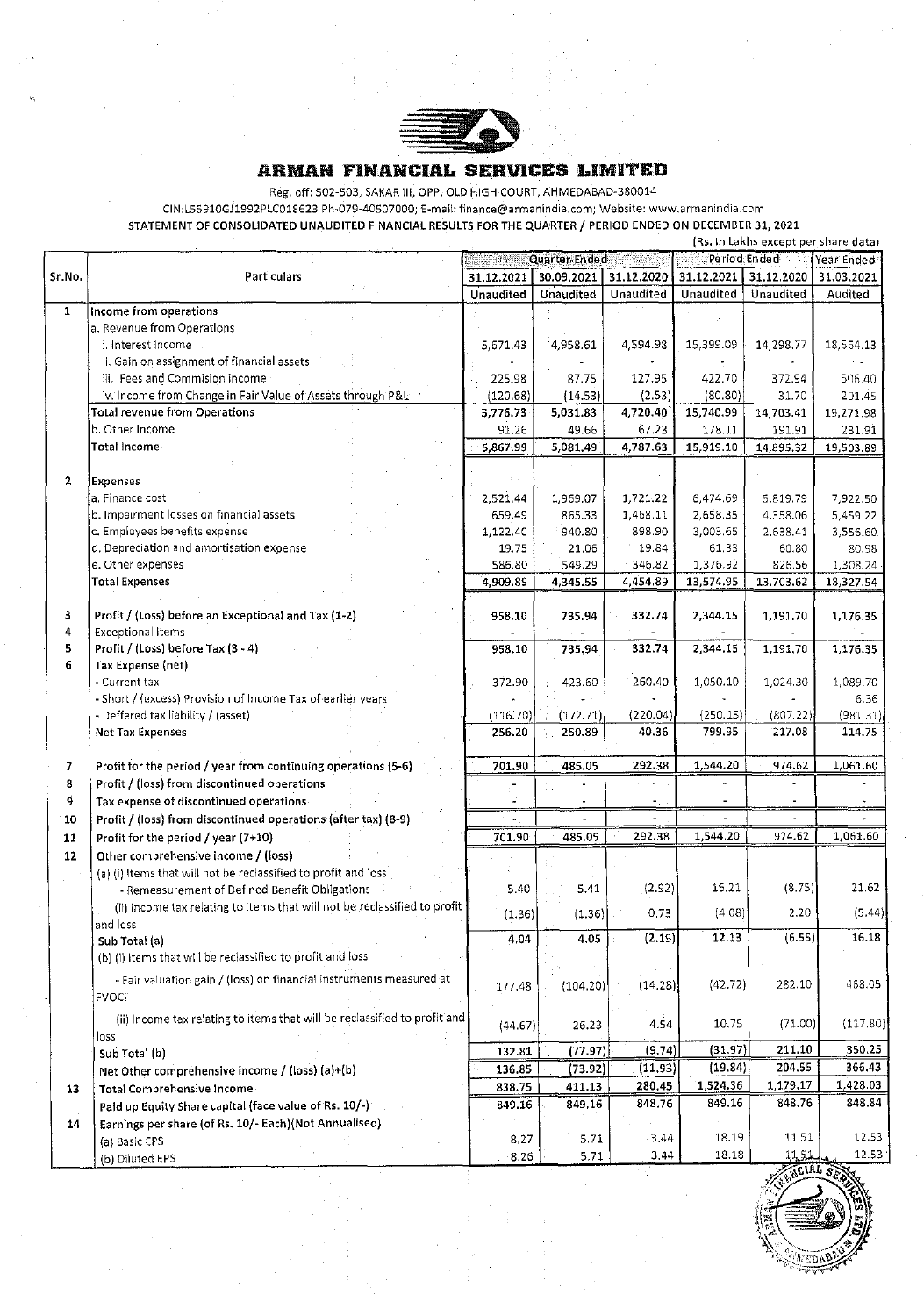Notes

- 1 These unaudited financial 'results of Arman Financial Services Limited (the "Parent") and its subsidiary (collectively referred to as the 'Group") have been prepared in accordance with the recognition and measurement principles of Indian Accounting Standard ("Ind AS") prescribed under section 133 of the Companies Act 2013 (the 'Act") read with relevant rules issued thereunder and the other accounting principles generally accepted in India.
- 2 The unaudited Consolidated financial results for the quarter / period ended December 31, 2021 have been reviewed by the Audit Committee and subsequently approved by the Board of Directors of the Company at it's meeting held on February 14, 2022.
- 3 The Company reports quarterly / upto period financial results of the Group on a consolidated basis, pursuant to Regulation 33 of the SEBl (Listing Obligations and Disclosure Requirements) Regulations, 2015 as amended read with circular dated July 5, 2016. The standalone financial results are available on the website of the Company at www.armanindia.com, the website of BSE Limited ("BSE") at www.bseindia.com and on the website of National Stock Exchange of India Limited ("NSE") at www.nseindia.com .
- 4 The outbreak of COVID-19 pandemic across the globe and in India has contributed to a significant volatility in the financial markets and slowdown in the economic activities. Consequent to the outbreak of the COVID-19 pandemic, the Indian government announced a Iockdown in March 2020. Subsequently, the national lockdown was lifted by the government, but regional restrictions continued to be implemented in areas due to the "second wave" of COVlo-19, which included a significant surge of COVID-19 cases. These were gradually lifted as the second wave subsided. The country is now experiencing another outbreak on account of new coronavirus variant.

The extent to which the COVID-19 pandemic will ultimately impact the Group' s results and carrying value of assets will depend on future developments, which are highly uncertain. The Group's impairment loss allowance estimates are subject to a number of management judgments and estimates, which could undergo changes over the entire duration of the pandemic. Given the uncertainty over the potential macroeconomic condition, the impact of the COVID-19 pandemic on the financial performance may be different from that estimated as at the date of approval of these financial results. Such changes will be prospectively recognized. The Group continues to closely monitor any anticipated material changes to future economic conditions.

- The Indian parliament has approved the Code on Social Security, 2020 which subsumes the provident fund Act and the gratuity 5 Act and rules thereunder. The Ministry of Labour and Employment has also released draft rules thereunder on November 13, 2020 and gas invited suggestions from stakeholders which are under active consideration by the Ministry of Labour and Employment. The Company will evaluate the rules, assess the impact, if any, and account for the same once the rules are notified and become effective.
- The Group is engaged primarily in the business of financing and all its operations are in India only. Accordingly, there is no 6 separate reportable segment as per Ind AS 108 on 'Operating Segments' in respect of the Company.
- Previous period / year figures have been regrouped / reclassified, wherever found necessary, to conform to current period /  $7<sup>1</sup>$ year classification.

Date: 14.02.2022 Place: Ahmedabad



For, Arman Financial Services Limited

Jayendra Patel Vice Chairman & Managing Director DIN-00011814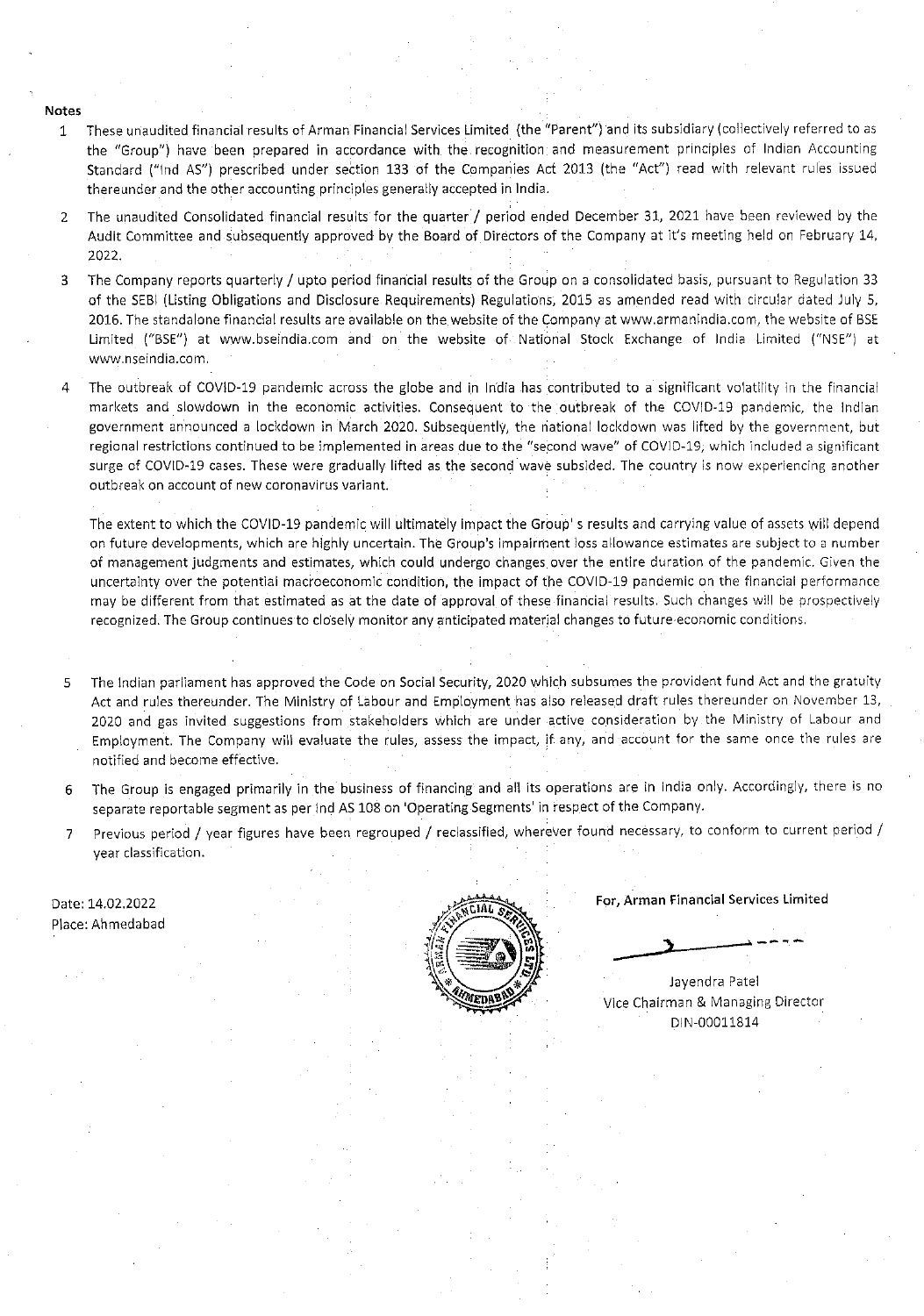

**talati E talati Up**<br>Chartere's Accountants

## <sup>I</sup>**INDEPENDENT AUDITOR'S REVIEW REPORT ON UNAUDITED QUARTERLY STANDALONE FINANCIAL RESULTS OF ARMAN FINANCIAL SERVICES LIMITED UNDER REGULATION 33 OF THE SEBI (LISTING OBLIGATIONS AND DISCLOSLIRE REQUIREMENTS) REGULATIONS, 2015, AS AMENDED.**

### To, The Board of Directors of **Arman Financial Services Limited**

- 1. We have reyiewed the accompanying Statement of Standalone Unaudited Financial Results of Arman Financial Services Limited (the "Company"), for the quarter and nine months ended December 31, 2021 (the "Statement"), being submitted by the Company pursuant to the requirement of Regulation 33 of the SEBI (Listing Obligations and Disclosure Requirements) Regulations, 2015, as amended).
- 2. This Statement, which is the responsibility of the Company's management and approved by the Board of Directors, has been prepared in accordance with the recognition and measurement principles laid down in Indian Accounting Standard 34 'Interim Financial Reporting' ('Ind AS 34'), prescribed under Section 133 of the Companies Act, 2013, and other accounting principles generally accepted in India and in compliance with Regulation 33 of the SEBI (Listing Obligations and Disclosure Requirements) Regulations, 2015, as amended (the 'SEBI Listing Regulations'). Our responsibility is to issue a report on the Statement based on our review.
- 3. We conducted our review of the Statement in accordance with the Standard on Review Engagements (SRE) 2410 'Review of Interim Financial Information Performed by the Independent Auditor of the Entity' issued by the Institute of Chartered Accountants of India. This standard requires that we plan and perform the review to obtain moderate assurance as to whether the Statement is free of material misstatement. A review is limited primarily to inquiries of company personnel and analytical procedures applied to financial data and thus provides less assurance than an audit. We have not performed an audit and accordingly, we do not express an audit opinion.
- 4. Based on our review conducted as stated in paragraph 3 above, nothing has come to our attention that causes us to believe that the accompanying statement, prepared in accordance with the recognition and measurement principles laid down in the aforesaid Indian Accounting Standard and other accounting principles generally accepted in India, has not disclosed the information required to be disclosed in terms of Regulation 33 of the SEBI (Listing Obligations and Disclosure Requirements) Regulations, 2015, as amended, including the manner in which it is to be disclosed, or that it contains any material misstatement.

Talati & Talati LLP, a Limited Liability Partnership bearing LLP identification NO. AAO-8149

AMBICA CHAMBERS, NEAR OLD HIGH COURT, NAVRANGPURA, AHMEDABAD 380 009. TEL. : 2754 4571 172 174, www.talatiandtalati.com Also at : **VADODARA** (0265) 235 5053 173 **SURAT** (0261) 236 1236 **ANAND** (02692) 656 405 **MUMBAI** (022) 2683 3041 142 **DELHl** (011) 3255 3900 **KOCHl** (0484) 640 0102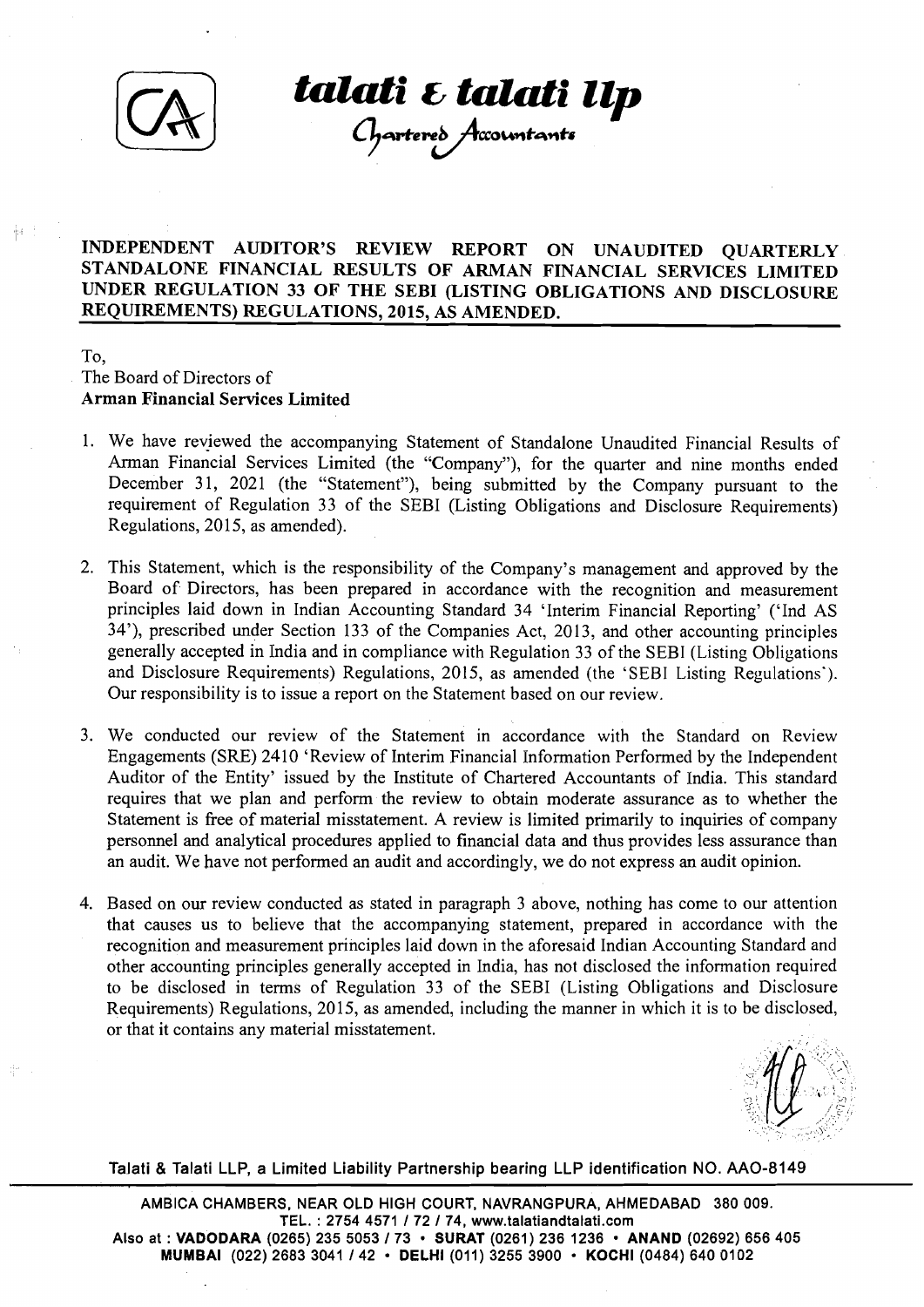5. We draw attention to Note 3 to the standalone financial results in which the Company describes the uncertainties arising from the COVID 19 pandemic.

Our conclusion on the Statement is not modified in respect of this matter.

6. Attention is drawn to the fact that the unaudited standalone financial results of the Company for the corresponding quarter ended 30 September 2021, quarter ended 31 December 2020 and period from 01 April 2020 to 31 December 2020 were reviewed by predecessor auditors whose report dated  $13<sup>th</sup>$  November 2021 and  $12<sup>th</sup>$  February 2021 respectively, expressed an unmodified conclusion on those unaudited standalone financial results and the standalone financial statements of the Company for the year ended 31 March 2021 were audited by predecessor auditors whose report dated  $24<sup>th</sup>$  June  $2021$  expressed an unmodified opinion on the standalone financial statements.

> , ..  $\frac{1}{2}$

Our conclusion is not modified in respect of these matters.

**For Talati** & **Talati LLP Chartered Accountants**  (FRN: 110758W/X0100377) . . .. , ... ..'.,>::, . \$,./ **-I**   $\mathcal{L}^{(1)}_{\mathcal{M}}$  ,  $\mathcal{L}^{(2)}_{\mathcal{M}}$  ,  $\mathcal{L}^{(3)}_{\mathcal{M}}$ . . \.;, **t,',**  \ < \~. \*:: i, . <sup>0</sup>\ ,:, , , . . , , .-:., ; :.'.; ::,:!.:,,.!;i,'?;fi,i] 1,s i! .., , **f** !>, ' ,. . . **/p** /'.. **Kushal Talati** 

 $\mathbb{R},\quad \mathbb{R}$  ,  $\mathbb{R}$ , . ,; :., .:-. *,4:~/;(* . )-. i,,-.-c\?:./y **Partner** .. Mem. No. 188 150 UDIN: 22 188 150ACAUHK7484

**Place: Ahmedabad Date: 14.02.2022**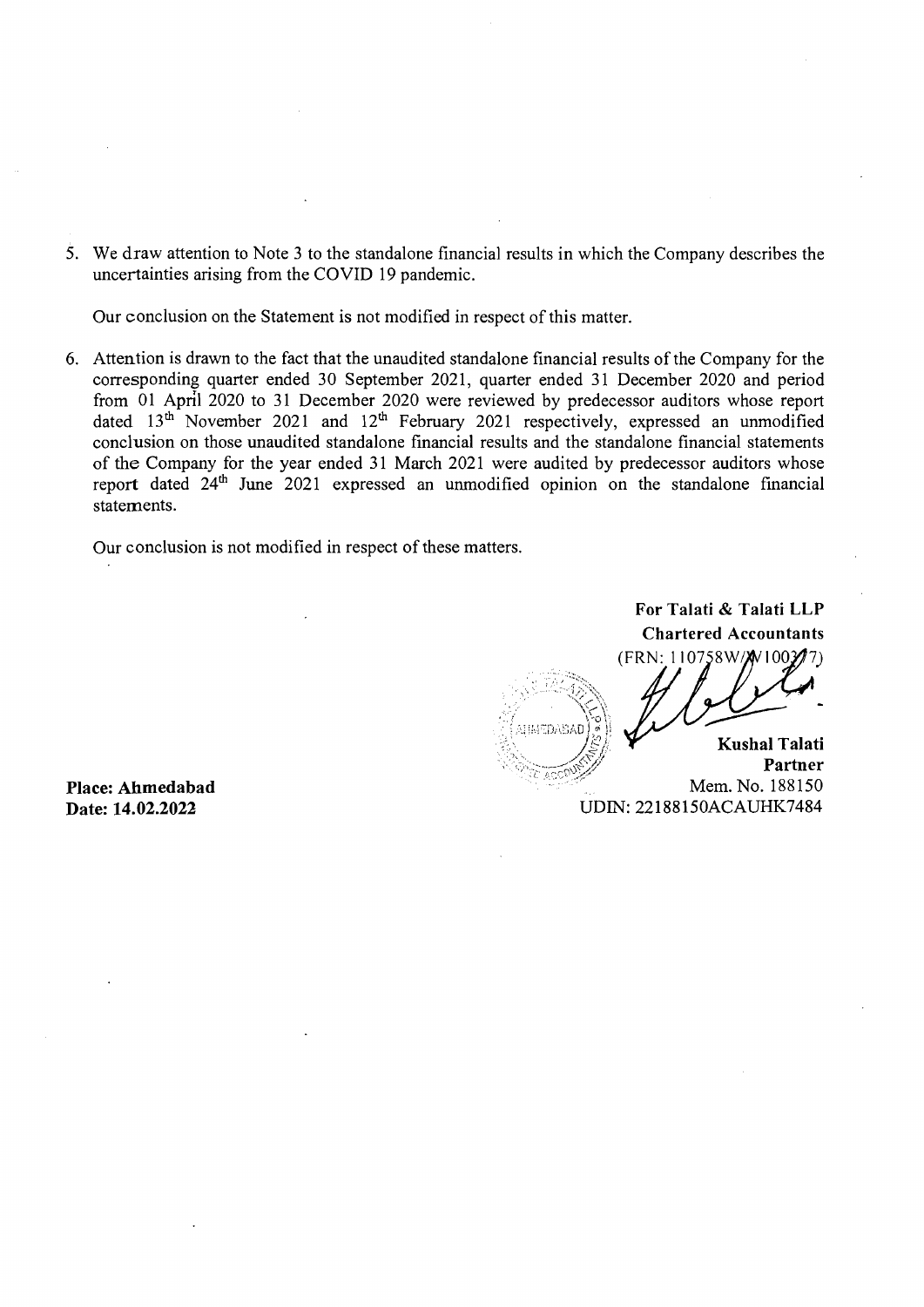

#### **ARMAP1 FDIANCIAI. SERVICES LIMITED**

|              | Reg. 011: 502-503, SAKAR III, OPP. OLD HIGH COOKT, AHRICDAGAD-30001+<br>CIN:L55910GJ1992PLC018623 Ph-079-40507000; E-mail: finance@armanindia.com; Website: www.armanindia.com |            |               |                       |            |                                     |            |
|--------------|--------------------------------------------------------------------------------------------------------------------------------------------------------------------------------|------------|---------------|-----------------------|------------|-------------------------------------|------------|
|              | STATEMENT OF STANDALONE UNAUDITED FINANCIAL RESULTS FOR THE QUARTER / PERIOD ENDED DECEMBER 31, 2021                                                                           |            |               |                       |            | (Rs. In Lacs except per share data) |            |
|              |                                                                                                                                                                                |            | Quarter Ended | 끊이 1.79               |            | Period Ended                        | Year Ended |
|              | Particulars                                                                                                                                                                    | 31.12.2021 |               | 30.09.2021 31.12.2020 | 31.12.2021 | 31.12.2020                          | 31.03.2021 |
| Sr.No.       |                                                                                                                                                                                | Unaudited  | Unaudited     | Unaudited             | Unaudited  | Unaudited                           | Audited    |
|              |                                                                                                                                                                                |            |               |                       |            |                                     |            |
| $\mathbf{1}$ | Income from operations                                                                                                                                                         |            |               |                       |            |                                     |            |
|              | a. Revenue from Operations                                                                                                                                                     | 1,478.63   | 1,332.02      | 1,461.21              | 4,159.26   | 4.720.94                            | 6,033.51   |
|              | i. Interest Income based on Effective Interest Method<br>ii. Gain on Assignment of Financial Assets                                                                            |            |               |                       |            |                                     |            |
|              | ili. Fees and Commision Income                                                                                                                                                 | 49.45      | 2.17          |                       | 61.72      |                                     | 1.31       |
|              | iv. Fair Value Gain of units of Mutual Funds                                                                                                                                   |            | 8.05          | 5.60                  | 9.69       | 7.25                                |            |
|              | <b>Total revenue from Operations</b>                                                                                                                                           | 1,528.08   | 1,342.24      | 1,466.81              | 4,230.67   | 4,728.19                            | 6,034.82   |
|              | b. Other Income                                                                                                                                                                | 130.49     | 72.40         | 72,56                 | 289.40     | 237.73                              | 319.95     |
|              | <b>Total Income</b>                                                                                                                                                            | 1,658.57   | 1,414.64      | 1.539.37              | 4,520.07   | 4.965.92                            | 6,354 77   |
|              |                                                                                                                                                                                |            |               |                       |            |                                     |            |
| $\mathbf{z}$ | Expenses                                                                                                                                                                       |            |               |                       |            |                                     |            |
|              | a. Finance cost                                                                                                                                                                | 504.80     | 458.44        | 477.82                | 1,374.89   | 1,506.08                            | 1,997.74   |
|              | b. Impairment losses on financial assets                                                                                                                                       | 41.87      | 219.81        | 327.77                | 639.28     | 1,459.42                            | 1,791.98   |
|              | c. Employees benefits expense                                                                                                                                                  | 327.08     | 318.50        | 299.05                | 918.16     | 848,95                              | 1,166.34   |
|              | d. Depreciation and amortisation expense                                                                                                                                       | 2.52       | 2.25          | 2.39                  | 7.36       | 7.76                                | 10.12      |
|              | e. Other expenses                                                                                                                                                              | 207.73     | 160.86        | 103.20                | 450.91     | 223.84                              | 449.11     |
|              | <b>Total Expenses</b>                                                                                                                                                          | 1,084,00   | 1,159.86      | 1,210.22              | 3,390.60   | 4,046.04                            | 5,415.29   |
|              |                                                                                                                                                                                |            |               |                       |            |                                     |            |
| з            | Profit / (Loss) before an Exceptional and Tax (1-2)                                                                                                                            | 574.57     | 254.78        | 329.15                | 1,129.47   | 919.88                              | 939.48     |
| 4            | <b>Exceptional Items</b>                                                                                                                                                       |            |               |                       |            |                                     |            |
| 5            | Profit / (Loss) before Tax (3 - 4)                                                                                                                                             | 574.57     | 254.78        | 329.15                | 1,129.47   | 919.88                              | 939.48     |
| 6            | Tax Expense (net)                                                                                                                                                              |            |               |                       |            |                                     |            |
|              | - Current tax                                                                                                                                                                  | 156.90     | 109.00        | 112.60                | 354,40     | 496,30                              | 525.70     |
|              | - Short / (excess) Provision of Income Tax of earlier years                                                                                                                    |            |               |                       |            |                                     | 6.36       |
|              | - Deffered tax liability / (asset)                                                                                                                                             | (29.82)    | (58.38)       | (38.44)               | (84.67)    | (327.02)                            | (392.31)   |
|              | <b>Net Tax Expenses</b>                                                                                                                                                        | 127.08     | 50.62         | 74.16                 | 269.73     | 169.28                              | 139.75     |
|              |                                                                                                                                                                                | 447.49     | 204.16        | 254.99                | 859.74     | 750.60                              | 799.73     |
| 7            | Profit for the period / year from continuing operations (5-6)                                                                                                                  |            |               |                       |            |                                     |            |
| 8            | Profit / (loss) from discontinued operations                                                                                                                                   |            |               |                       |            |                                     |            |
| 9            | Tax expense of discontinued operations<br>Profit / (loss) from discontinued operations (after tax) (8-9)                                                                       |            |               |                       |            |                                     |            |
| 10<br>11     | Profit for the period / year (7+10)                                                                                                                                            | 447.49     | 204.16        | 254.99                | 859.74     | 750.60                              | 799.73     |
| 12           | Other comprehensive income / (loss)                                                                                                                                            |            |               |                       |            |                                     |            |
|              | (a) (i) Items that will not be reclassified to profit and loss                                                                                                                 |            |               |                       |            |                                     |            |
|              |                                                                                                                                                                                |            |               |                       |            |                                     |            |
|              | - Fair valuation gain / (loss) on financial instruments measured at FVOCI-                                                                                                     |            |               |                       |            |                                     |            |
|              | - Remeasurement of Defined Benefit Obligations                                                                                                                                 | 1.82       | 1,81          | (1.21)                | 5.45       | (3.65)                              | 7.27       |
|              | (ii) Income tax relating to items that will not be reclassified to profit and                                                                                                  |            |               | 0.31                  | (1.37)     | 0.92                                | (1.83)     |
|              | OSS                                                                                                                                                                            | (0.46)     | (0.45)        |                       |            |                                     |            |
|              | Sub Total (a)                                                                                                                                                                  | 1.36       | 1.36          | (0.90)                | 4.08       | (2.73)                              | 5,44       |
|              | (b) (i) Items that will be reclassified to profit and loss<br>P.                                                                                                               |            |               |                       |            |                                     |            |
|              | - Fair Value changes on Advances                                                                                                                                               | (43.52)    | (50.27)       | 33.86                 | (136.43)   | (49.03)                             | 232.37     |
|              | (ii) Income tax relating to items that will not be reclassified to profit and                                                                                                  | 10.96      | 12.65         | (7.57)                | 34.34      | 12.34                               | (58.48)    |
|              | loss                                                                                                                                                                           |            |               |                       |            |                                     |            |
|              | Sub Total (b)                                                                                                                                                                  | (32.56)    | (37.62)       | 26.29                 | (102.09)   | (36.69)                             | 173.89     |
|              | Net Other comprehensive income / (loss) (a)+(b)                                                                                                                                | (31.21)    | (36.26)       | 25.38                 | (98.02)    | (39.43)                             | 179,34     |
| 13           | Total Comprehensive Income                                                                                                                                                     | 416.28     | 167.90        | 280.38                | 761.72     | 711.17                              | 979.07     |
|              | Paid up Equity Share capital (face value of Rs. 10/-)                                                                                                                          | 849.16     | 849.16        | 848.76                | 849.16     | 848.76                              | 848.84     |
| 14           | Earnings per share (in Rs.) (Not Annualised)                                                                                                                                   |            |               |                       |            |                                     |            |
|              | (a) Basic EPS                                                                                                                                                                  | 5.27       | 2.41          | 3.00                  | 10.13      | 8.86                                | 9.44       |
|              | (b) Diluted EPS                                                                                                                                                                | 5.27       | 2.40          | 3.00                  | 10.12      | 8.85                                | 9.44       |